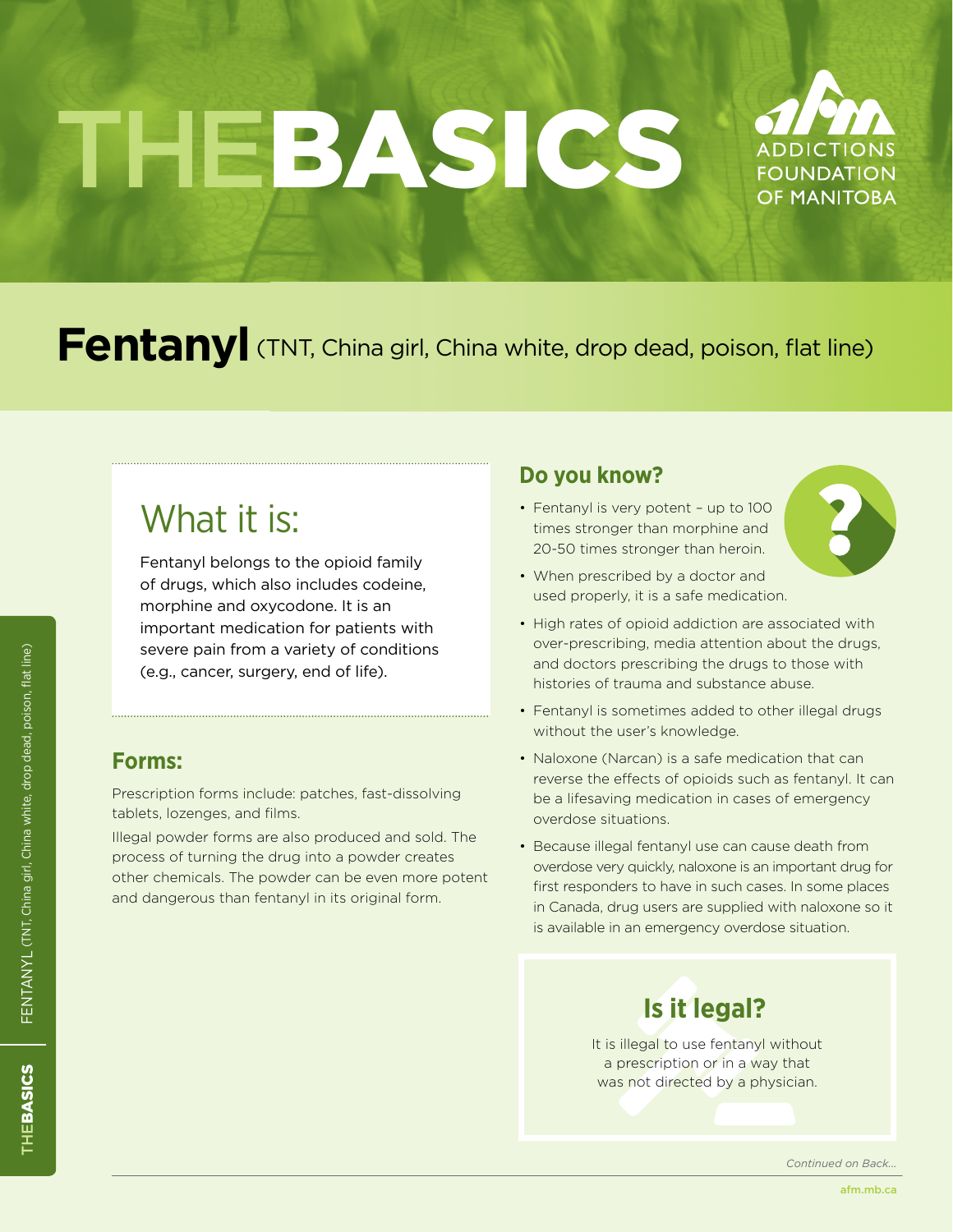

## **Effects**

### **Short-term**

When prescribed by a physician and used as intended, fentanyl can help relieve physical pain. A person abusing the drug may experience:

- • Euphoria (feeling of pleasure, well-being, confidence, and power)
- Relaxation or drowsiness
- Trouble concentrating
- Small eve pupils
- Slight decrease in breathing rate
- • Nausea, vomiting
- Constipation, loss of appetite, sweating
- Lower heart rate, blood pressure, and breathing
- • Disorientation, convulsions, hallucinations, and death

#### **Long-term**

After heavy use over a long period of time, a person may experience:

- Depression, difficulty concentrating and sleeping, and sexual problems
- Serious problems with constipation
- Irregular or disrupted menstrual cycles (females)
- Feeling small pains more severely when off the drug because it causes the body to stop producing its own natural pain killers over time
- • Agitation, tremors, and seizures
- Lower heart rate, blood pressure, and breathing
- Disorientation, convulsions, hallucinations, and death

## **Tolerance and Dependence**

- Regular users of fentanyl can quickly develop a powerful psychological dependence (they feel they need it) and a physical dependence (the body needs it).
- Tolerance (the need for more of the drug to get the desired effect) can also occur.

## **Withdrawal Symptoms**

- • Symptoms can range from mild to severe.
- Early symptoms can include agitation, anxiety, muscle aches, watery eyes, inability to sleep, runny nose, sweating, and yawning.
- More severe symptoms can include abdominal cramps, diarrhea, enlarged eye pupils, goose bumps, nausea and vomiting, and intense cravings for the drug.

## **Other Risks**

• The risk of overdose and death with illegal fentanyl use is great. Fentanyl is a very potent drug. The



smallest amount can be lethal. The effects of fentanyl occur very quickly after use, meaning intoxication and overdose can occur before a person is aware something is wrong.

#### REMEMBER

A person's experience with any drug can vary. Some things that may affect the experience: the amount and strength of the drug, the setting, a person's mood and expectations before taking the drug, gender, overall health, past experience with the drug, and whether more than one drug is being used at the same time. Using alcohol and other drugs, like benzodiazapines, at the same time can be dangerous.

- Signs of a potential overdose on fentanyl include:
	- very slow breathing (less than 12 breaths/minute)
	- pinpoint pupils
	- lowered level of consciousness (groggy, stumbling, slurring words)
	- If these effects are present, seek immediate medical attention.
- Keeping unused, prescribed opioids for future use or giving the drugs to others who are in pain is dangerous. They should only be used under careful supervision of a physician.
- Unless unused drugs are returned to a pharmacist, there is a risk of use by others.
- For those who inject, sharing needles can lead to infections such as HIV and hepatitis.
- Mixing opioids with alcohol causes drowsiness, reduced ability to function and increases the potential for overdose.
- Fentanyl use during pregnancy poses several risks:
	- • Fetus dying before birth
	- • Premature birth and a low birth weight
	- Infection with HIV/AIDS or hepatitis if the mother used infected needles to inject the drug
	- Baby may be born physically dependent on fentanyl and in withdrawal
- People can put themselves and others in risky situations when using these drugs such as driving while high, having unprotected sex or taking other unsafe actions that could harm themselves or others.
- Drug use can also lead to bad decision-making and embarrassing actions that you might regret.
- Substance use may increase the risk of mental health problems. People with mental health problems are at a higher risk of developing substance abuse problems.
- Drug use during one's youth (a time of important brain development) may affect physical, mental, and emotional development.

## **We're Here For You**

If alcohol, drugs or gambling are causing problems for you or someone you know, call us at **1-866-638-2561 (toll free)** for information about our programs and services.



\* Contact us if you would like the sources for this info sheet or more information on the subject.

*January/16*

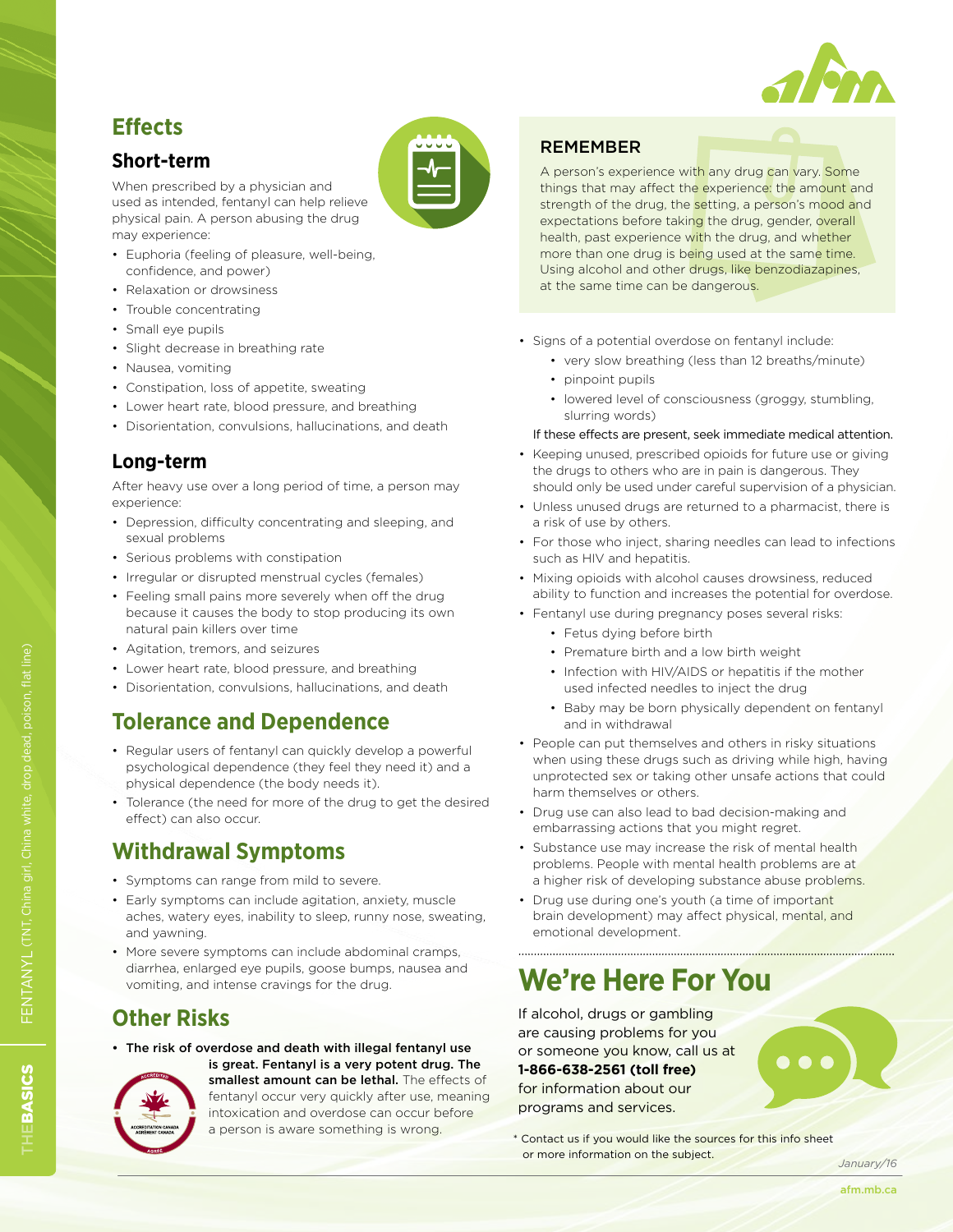# L'ESSENTIEL



# Fentanyl (TNT, China girl, China white, drop dead, poison, flat line)

# De quoi s'agit-il?

Le fentanyl appartient à la famille des opioïdes, qui regroupent également la codéine, la morphine et l'oxycodone. Il s'agit d'un médicament fort utile pour les patients aux prises avec des douleurs sévères attribuables à une variété d'états / de circonstances (p. ex., le cancer, la chirurgie, la phase de fin de vie).

## **Formes:**

Le fentanyl revêt différentes formes sur ordonnance, notamment : les timbres, les comprimés à dissolution rapide, les pastilles et les pellicules. Il en existe par ailleurs des formes poudreuses illégales que l'on confectionne et vend. En fait, d'autres agents chimiques se forment à partir du procédé de transformation de la drogue en poudre. La poudre ainsi créée risque même d'être plus puissante et dangereuse que le fentanyl sous sa forme d'origine.

## **Le saviez-vous?**

• Le fentanyl est très puissant – jusqu'à 100 fois plus fort que la morphine et 20 à 50 fois plus fort que la héroïne.



- • Lorsqu'il est prescrit par un médecin et consommé selon le mode d'emploi recommandé, le fentanyl est un médicament sans danger.
- • Le fort taux de dépendance aux opioïdes est associé à la prescription abusive, à la couverture médiatique au sujet des drogues et à la prescription, par des médecins, de ces drogues à ceux ayant des antécédents de traumatisme et de toxicomanie.
- • On mélange parfois du fentanyl à d'autres drogues illégales à l'insu de l'utilisateur.

## **Est-il légal?**

Il est illégal d'utiliser le fentanyl sans ordonnance ou d'une manière non indiquée par un médecin.

- La naloxone (Narcan) est un médicament sans danger susceptible de renverser les effets des opioïdes, comme le fentanyl. La naloxone peut même sauver la vie en cas de surdose nécessitant une intervention d'urgence.
- Étant donné que les formes illégales de fentanyl peuvent causer rapidement la mort à la suite d'une surdose, les premiers intervenants auraient tout intérêt à disposer de la naloxone dans de pareilles situations. Dans certaines villes canadiennes, on met la naloxone à la disposition des toxicomanes au cas où ils feraient une surdose nécessitant une intervention d'urgence.

## **Effets À court terme**

physique. Une personne qui fait un usage abusif de la drogue peut ressentir les effets suivants :

- • Euphorie (sentiment de plaisir, de mieux-être, de confiance et de puissance)
- • Détente ou somnolence
- Troubles de concentration
- • Rétrécissement des pupilles

Lorsqu'il est prescrit par un médecin et utilisé aux fins auxquelles il est destiné, le fentanyl peut aider à atténuer la douleur

- • Léger ralentissement du rythme respiratoire
- • Nausée, vomissements
- • Constipation, perte d'appétit, sueurs
- Baisse du rythme cardiaque et respiratoire ainsi que de la tension artérielle
- Désorientation, convulsions, hallucinations et mort